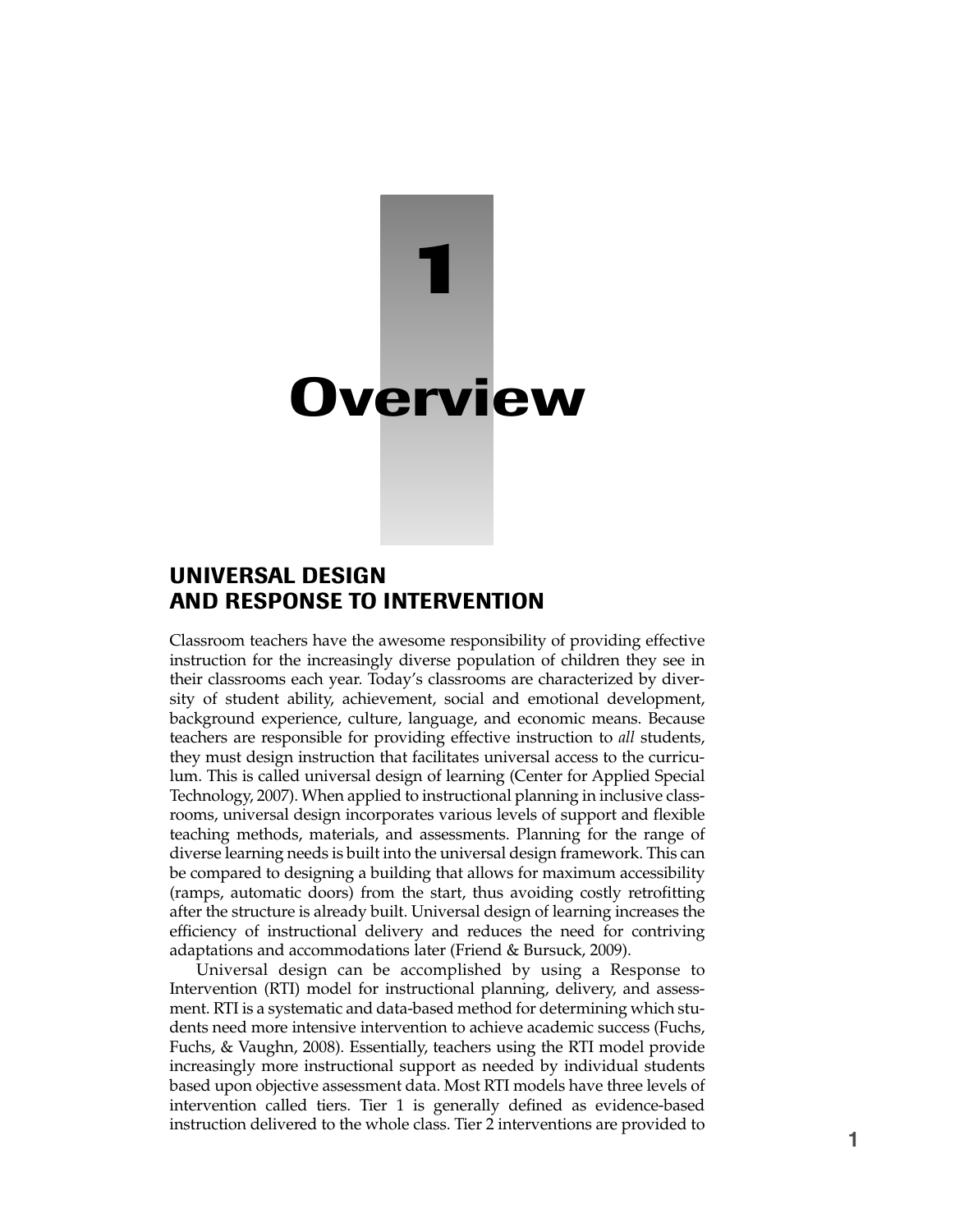students who need more intensive intervention than what is provided in Tier 1. Students receiving Tier 2 instruction typically receive supplemental instruction in small groups. Students who do not respond well to Tier 2 interventions receive more intensive Tier 3 interventions, usually one-onone instruction. When teachers use an RTI model to teach diverse learners, they are better able to identify struggling students quickly and provide them with timely supplemental instruction. Additionally, RTI is an evidencebased practice for managing effective instruction and increasing student achievement in inclusive classrooms (Gersten et al., 2009).

The purpose of this book is to provide general and special educators with the necessary tools for teaching literacy to diverse learners in K–8 inclusive classrooms using RTI. This chapter describes student diversity in inclusive classrooms and provides an overview of RTI as it relates to assessment, literacy instruction, programming for generalization, integrating language arts, and collaborative teaching.

# **DIVERSE LEARNERS AND INCLUSIVE CLASSROOMS**

Decades of school reform toward inclusive education have culminated in almost all children with exceptionalities being educated in general education classrooms for at least part of the school day. During the 2004–2005 school year, about 52 percent of students with disabilities spent at least 80 percent of their school day in a general education classroom, an increase from 45 percent of students in 1995 (National Center for Education Statistics, 2007). Students with high-incidence disabilities including speech/language impairments, learning disabilities, and behavior disorders make up 80 percent of all students receiving special education services (US Department of Education, 2007). Students with low-incidence disabilities (such as autism, significant intellectual disabilities, multiple disabilities, sensory disabilities, and physical, medical, and health impairments) make up less than 20 percent of students receiving special education services. Gifted students are also exceptional learners with special needs who are members of inclusive classrooms. The National Association of Gifted Children estimates about 3 million gifted students attend US schools, which is about 6 percent of the student population (National Association for Gifted Children, 2008). Even students without exceptionalities represent a wide range of abilities and diverse needs.

In addition to diversity of ability, US classrooms are also characterized by diversity of student backgrounds, culture, and language. In the 100 largest US school districts, 70 percent of students are from culturally and linguistically diverse groups (Dalton, Sable, & Hoffman, 2006). According to the Office of English Language Acquisition (2008), there are about five million English language learners (ELL) attending US schools in grades Pre-K through 12. This is a 95 percent increase since 1991. By the year 2030, researchers predict that 40 percent of the students in US schools will have a first language other than English (National Symposium on Learning Disabilities in English Language Learners, 2004). Most English language learners in US classrooms speak Spanish (79 percent). The remaining 21 percent of ELL students represent about 380 different language groups (Hopstock & Stephenson, 2003).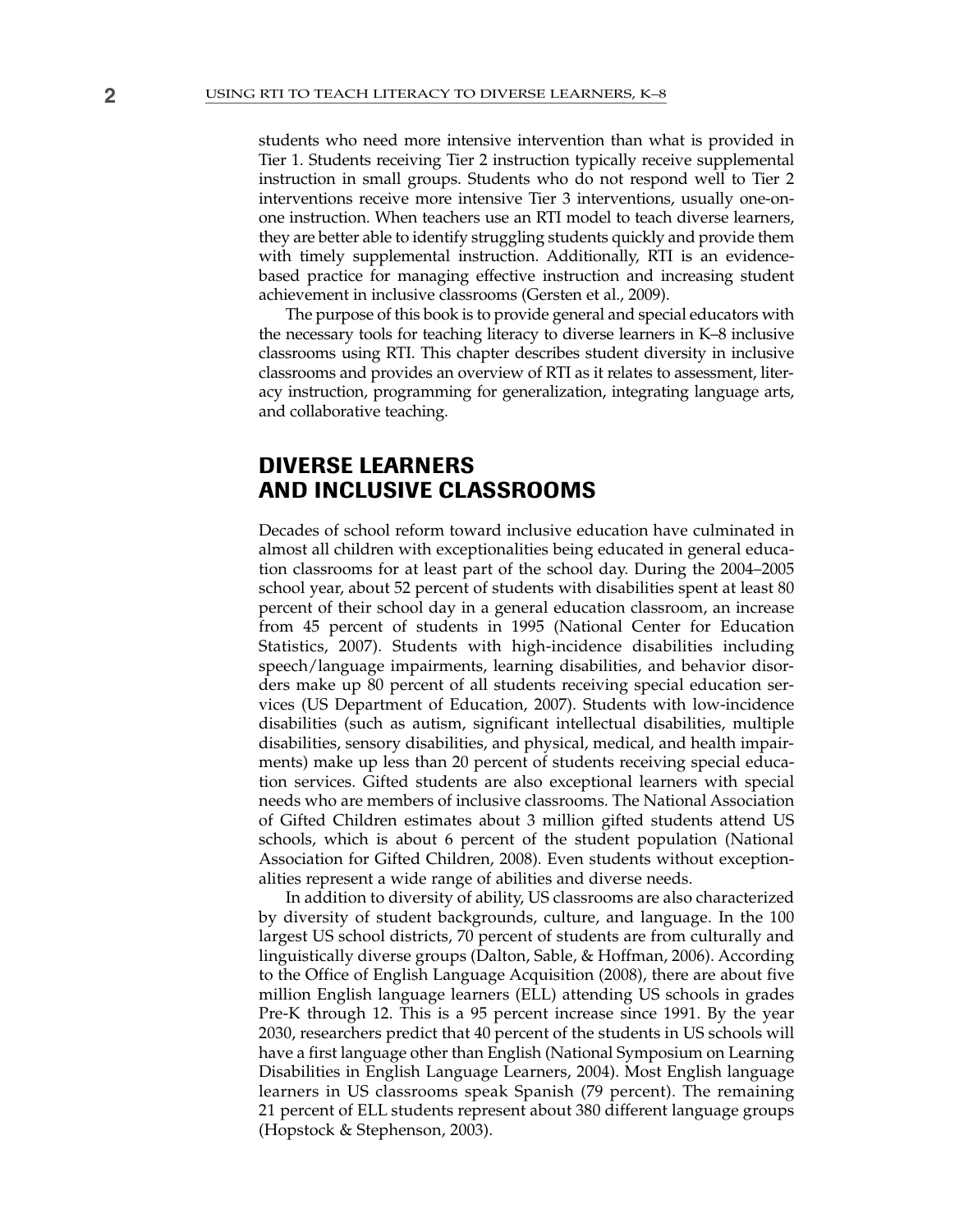Classrooms are also represented by economic diversity. According to Fass and Cauthen (2008), about 13 million children in the United States live with families whose income is below the poverty level (\$21,200 annually for a family of four). This is an increase of 15 percent since the year 2000. Additionally, a disproportionate number of culturally diverse children live in poverty (34 percent of African American children, 29 percent of Latino children, and 13 percent of Asian children; Fass & Cauthen). Homeless children are another growing population of students in US classrooms. According to the National Association for the Education of Homeless Children and Youth (NAEHCY, 2009), about 800,000 homeless children attended public school during the 2007–2008 academic year. This is an alarming 17 percent increase from the previous year.

Research has documented an achievement gap that is correlated with disability, cultural diversity, and income level (Casserly, 2006). Unfortunately, the gap between low- and high-performing students continues to increase each year they progress through school, particularly in the area of literacy. According to the National Center for Education Statistics (NCES, 2007), 67 percent of fourth graders and 69 percent of eighth graders failed to reach proficient levels in reading achievement, and 68 percent of eighth graders and 69 percent of twelfth graders failed to reach proficient levels in writing achievement. In response to the long-standing achievement gap, No Child Left Behind (US Department of Education, 2002) was enacted to improve achievement for all students, particularly those who are disadvantaged.

### **NCLB and Evidence-Based Practices**

The reauthorization of the Elementary and Secondary Education Act (2002), otherwise known as No Child Left Behind (NCLB), holds teachers accountable for each student's measured growth in reading, mathematics, and language, and requires teachers to make instructional decisions based on reliable evidence that a practice is effective. Similar to NCLB, the use of evidence-based teaching practices is mandated in the Individuals with Disabilities Education Improvement Act (IDEIA, 2004).

With evidence-based practices, diverse learners with and without disabilities can attain positive academic outcomes when they are educated in inclusive classrooms (Cole, Waldron, & Majd, 2004; Idol, 2006). Every teacher probably knows that merely placing students with special needs in general education classrooms will not increase their achievement. However, when teachers carefully plan and deliver differentiated instruction, inclusive practices can be effective for improving the achievement of all students. Research demonstrates that the achievement gap between highand low-performing students closes when effective teachers teach disadvantaged students for consecutive years (North Central Regional Educational Laboratory, 2005). Effective teaching practices have been identified in high-performing schools with large percentages of diverse learners and low-income students (Craig et al., 2005). Effective teachers in diverse classrooms create a climate of high expectations, maximize instructional time, differentiate instruction, conduct purposeful assessments, align curriculum with standards, and collaborate with other teachers to plan and deliver instruction (Craig et al.). See Table 1.1 for resources of evidence-based practices.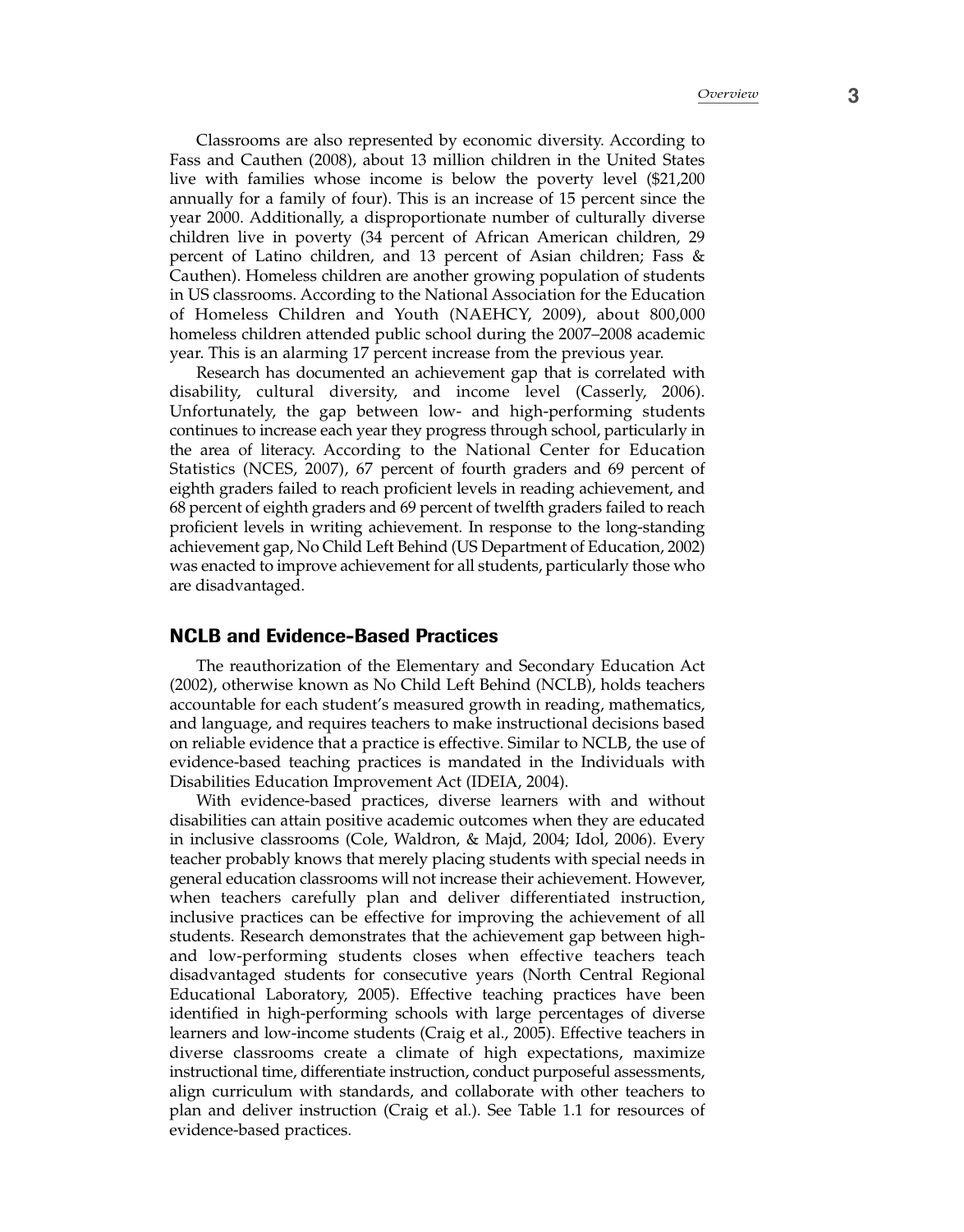

### **Special Education Law**

The least restrictive environment (LRE) provision of the Individuals with Disabilities Education Improvement Act (IDEIA, 2004) requires children with disabilities to be educated with children without disabilities to the maximum extent appropriate, and that removal from general education classrooms should only occur "when the nature or severity of the disability of a child is such that education in regular classes with the use of supplementary aids and services cannot be achieved satisfactorily" (IDEIA, 2004, P.L. 108-446, Sec. 612 (a) (5) (A)). Federal law stipulates that a range of placement options must be available to students with disabilities and the least restrictive environment must be individually determined by each child's IEP team. The general education classroom, with varying levels of special support, is often the least restrictive environment for many students with disabilities. More restrictive environments include special education resource rooms or self-contained classrooms. An IEP team may collaboratively decide that the least restrictive environment for a sixth grader with severe reading challenges is a general education classroom for most of the school day, plus one hour per day of intensive reading instruction in a resource room. The range of placement options allows for flexibility of programmatic decision making for individual learners. However, many educators believe that appropriately intensive services can be provided to most children with disabilities without removing them from the general education classroom (Conner & Ferri, 2007; McLesky & Waldron, 2007).

Delivering appropriate instruction in inclusive classrooms requires teachers to view students with disabilities as full members of the classroom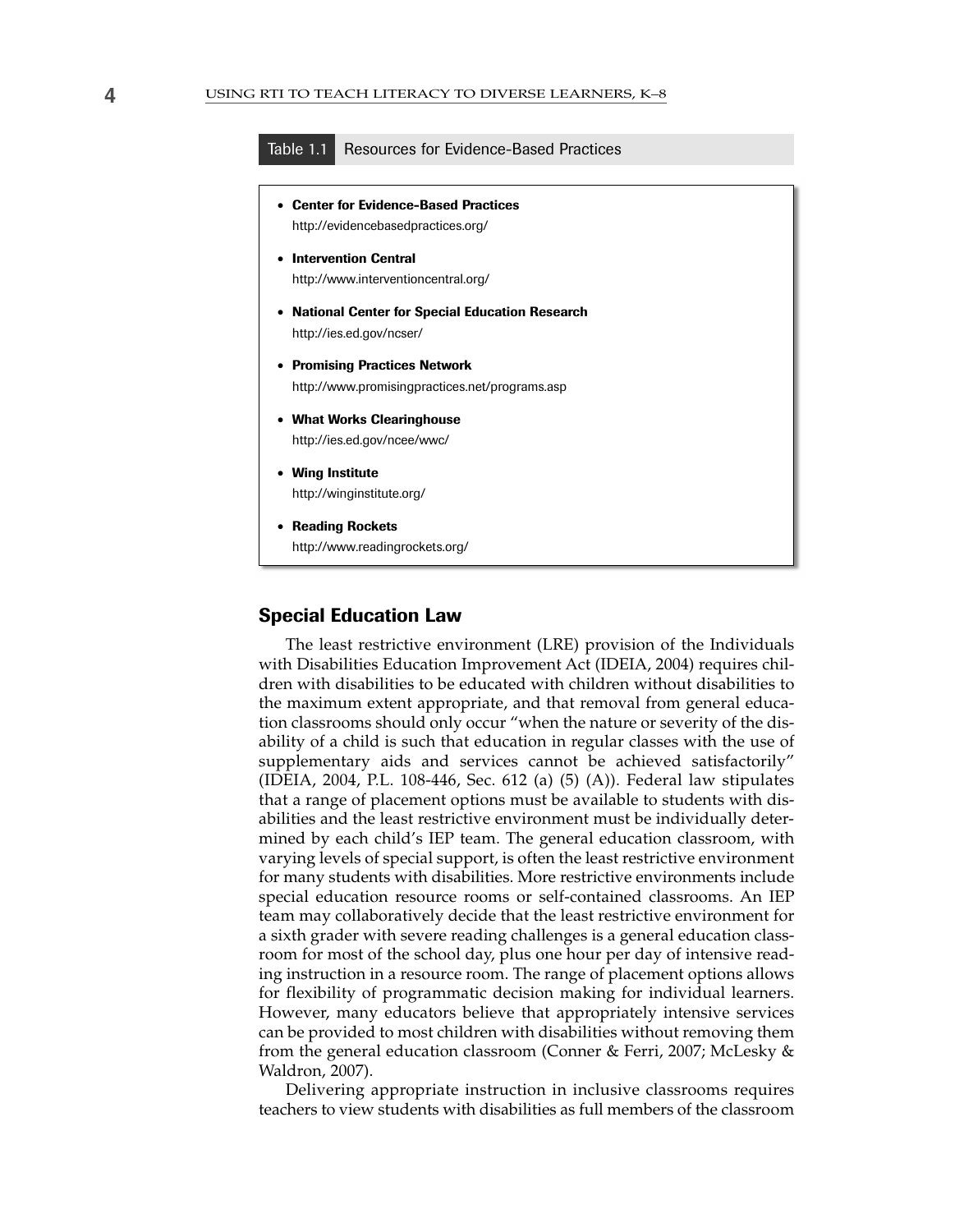community rather than just visitors. The three dimensions of inclusive practices described by Friend and Bursuck (2009) are physical, social, and instructional integration. Physical integration is placement with nondisabled peers in a general education classroom. Social integration is fostering relationships with peers, and instructional integration is teaching students the same curriculum while providing any necessary accommodations to ensure success. The Response to Intervention (RTI) model has become a popular and effective way to provide differentiated instruction in inclusive classrooms (Gersten et al., 2009). Additionally, special education law (IDEIA, 2004) encourages the use of RTI as a way to prevent reading problems and identify students with learning disabilities.

# **RTI AND ASSESSMENT**

The Individuals with Disabilities Education Improvement Act (IDEIA, 2004) allows states to identify students with learning disabilities based on how well they respond to evidence-based teaching methods (that is, their responsiveness to intervention). The RTI model also provides an evidencebased way to manage instruction for all students in inclusive classrooms using a multitiered approach (Gersten et al., 2009). Based on experimental research, a panel of experts from the National Center for Educational Evaluation (Gersten et al.) made the following general recommendations for implementing multitiered interventions:

- Tier 1: Screen every student at the beginning and middle of the school year and frequently monitor the progress of struggling learners. Based on assessment of student needs, provide differentiated instruction for students at their individual reading levels.
- Tier 2: For students not responding successfully to Tier 1 instruction, provide more intensive intervention three to five times per week (for 20 to 40 minutes) to students in small groups. Monitor progress and determine if Tier 3 intervention is necessary.
- Tier 3: Provide daily intensive instruction on targeted literacy skills with opportunities for one-on-one instruction, frequent practice, and systematic feedback. Tier 3 interventions should be planned with input from the school's intervention assistance team.

The RTI model is ideal for serving the needs of diverse learners because interventions and materials can be customized to the backgrounds, abilities, and experiences of individual learners (Brown-Chidsey & Steege, 2005). In order to implement RTI effectively, teachers need an accurate and reliable assessment system for monitoring progress to determine which students are responding to intervention and which students need more intensive supplemental instruction (Vaughn et al., 2008). Effective progress monitoring provides teachers with a reliable prediction of student achievement (Deno, 2003) and enables teachers to increase student achievement by making more effective instructional decisions (Fuchs & Fuchs, 2006). Curriculum-based measurement (CBM) is an evidence-based progress monitoring system that works well in the context of the RTI model.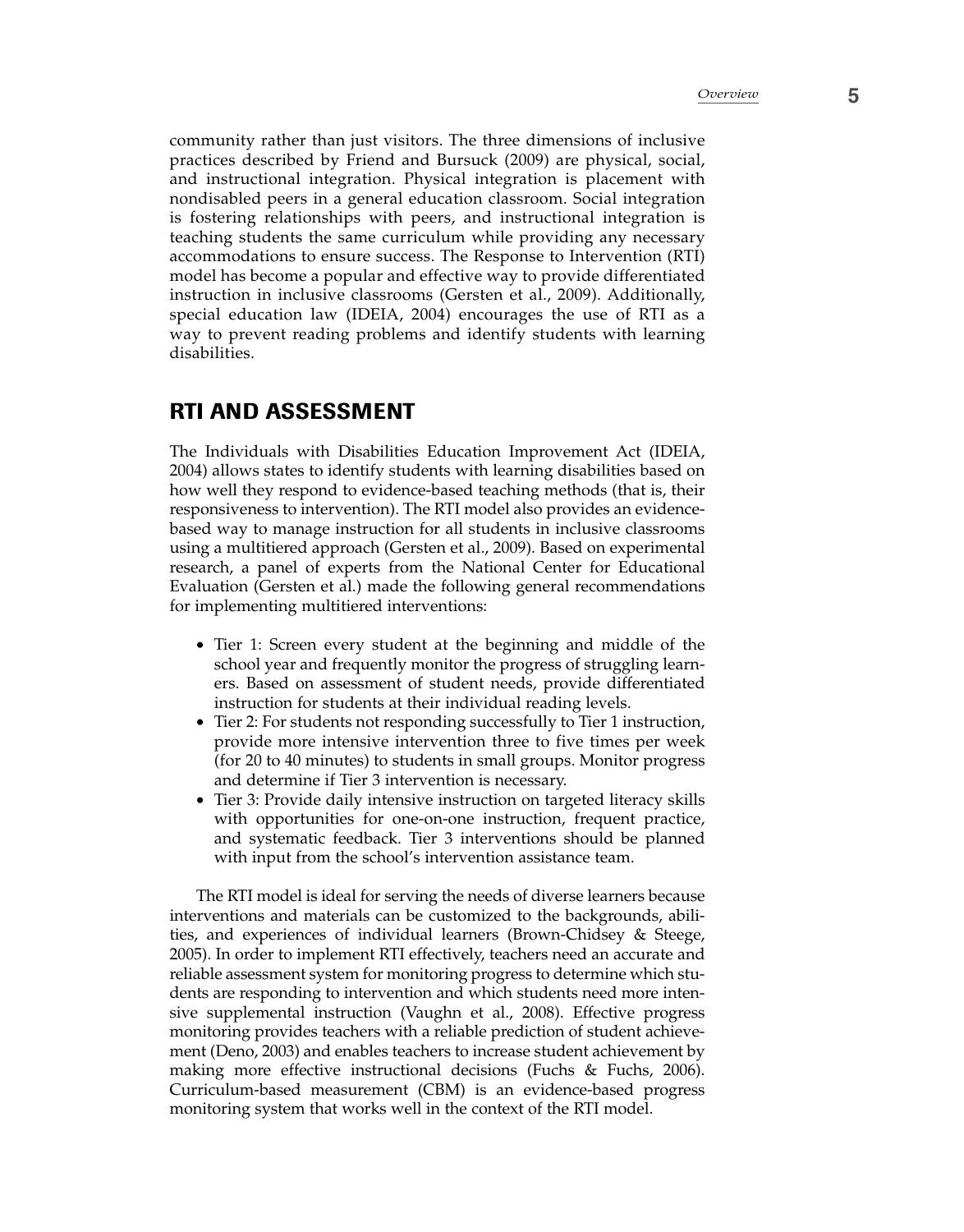## **Curriculum-Based Measurement**

In 1985, an article by Stan Deno, "Curriculum-Based Measurement: The Emerging Alternative," was published in *Exceptional Children.* This article was identified as one of the 10 most influential publications in special education literature since 1960 (McLesky, 2004). Derived from the principles of applied behavior analysis, Deno introduced CBM as a method of data collection, with standardized procedures enabling teachers to continuously monitor student progress of academic skills. In addition to assessing a student's level of performance, repeated CBM measures over time can also provide an accurate picture of each student's rate of learning (Deno, 2003). With CBM, the teacher frequently administers brief and direct timed probes of basic skills. For example, to assess reading fluency, the teacher times a student for one minute as he reads a passage, then counts and records the number of words the student reads correctly and incorrectly.

Several CBM programs are available to teachers (AIMSweb, DIBELS, Edcheckup, for instance). For example, the AIMSweb Progress Monitoring and Response to Intervention System provides teachers with curriculumbased measurement materials for assessing reading, writing, mathematics, spelling, early literacy, and early numeracy. CBM probes are easy and quick to administer and score, sensitive to small changes in performance, and can predict student performance over time (Cusumono, 2007). Using the results of CBM probes, teachers chart student performance and examine the data to determine if students are progressing at the expected rate. In addition to helping teachers make timely instructional decisions, CBM can help teachers make better use of instructional time. That is, they can spend less time testing and more time teaching (Hosp, Hosp, & Howell, 2007).

Special education teachers first used CBM, but the number of general education classroom teachers using CBM has been increasing. Because CBM is efficient and technically adequate, it fits in well with the RTI model (Hosp et al., 2007). In an RTI model, the same CBMs can be used across all three tiers. Only the frequency of assessment varies across students depending on their needs (Hosp et al.). In this book, Chapter 2 (Assessing for Intervention in Reading) and Chapter 4 (Assessing for Intervention in Writing) focus on procedures for using CBM to assess and monitor reading and writing performance in inclusive classrooms. In addition to CBM, Chapters 2 and 4 will provide teachers with suggestions for using authentic assessments as a way to supplement CBM and provide more comprehensive information about student abilities. Authentic assessment refers to evaluating meaningful products that require a synthesis of skills (for example, written stories or reports, oral presentations).

Using CBM and additional assessment information to guide instructional decision making, teachers may plan and implement evidencebased practices for each level of intensity in the RTI model. Researchers have identified evidence-based reading and writing practices and programs within each tier of the RTI model. Chapter 3 (Implementing Multitiered Reading Instruction) and Chapter 5 (Implementing Multitiered Writing Instruction) focus on evidence-based practices for teaching language arts using a multitiered approach and managing differentiated literacy instruction.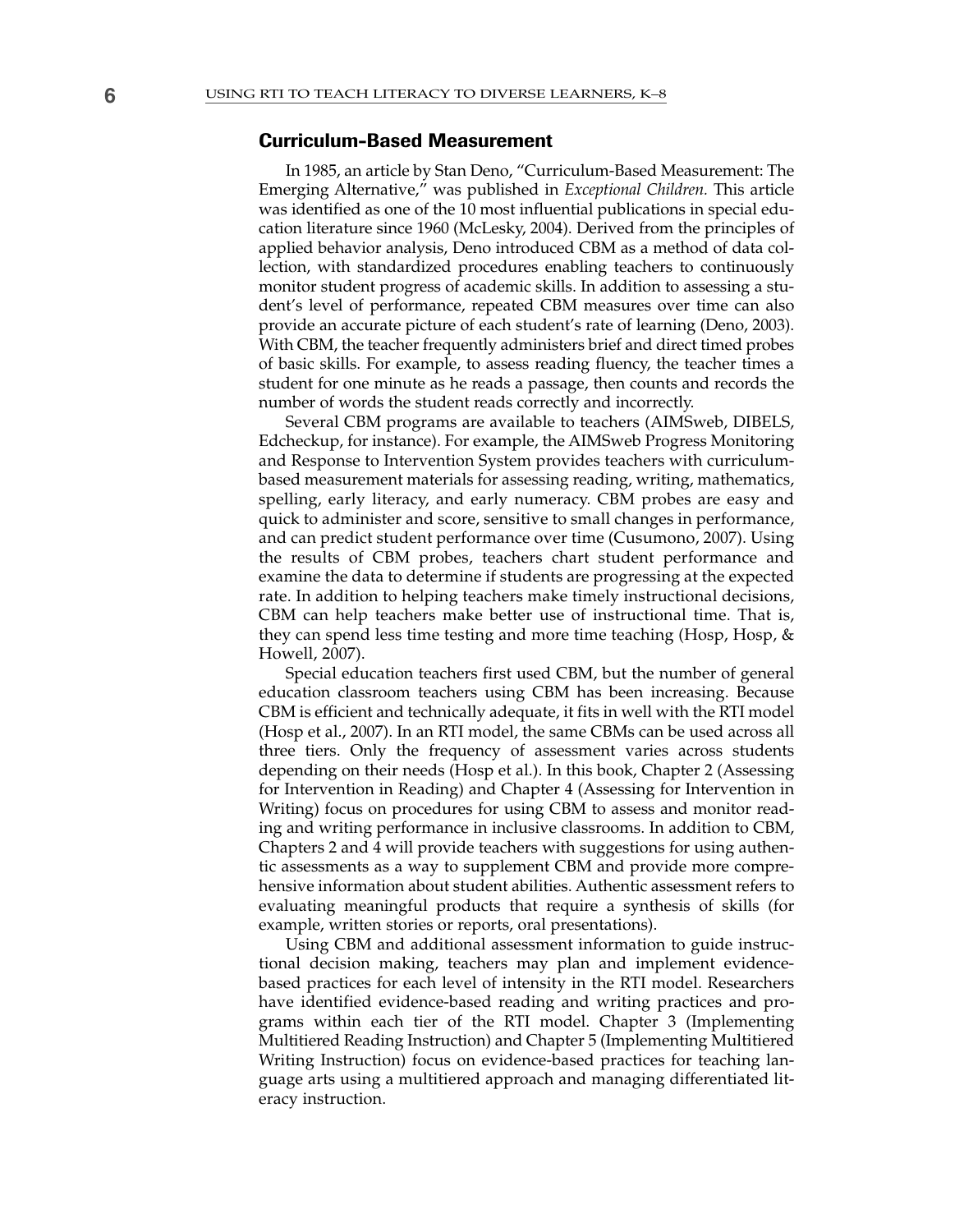# **RTI AND LITERACY INSTRUCTION**

Most people think of literacy as the ability to read and write. In addition to reading and writing, the Workforce Investment Act of 1998 includes in its definition speaking, computing, and problem solving in the context of developing potential and achieving goals. The United Nations Educational, Scientific, and Cultural Organization (UNESCO, 2004) states that literacy is "the ability to identify, understand, interpret, create, communicate, compute and use printed and written materials associated with varying contexts" (p. 13). Furthermore, UNESCO defines literacy as a continuum of learning that allows individuals to develop their knowledge, achieve their goals, and participate fully in their communities. McKenna, Labbo, Reinking, & Zucker (2007) describe an evolving idea of literacy that extends to computer technology skills. Because digital technology is so pervasive in all aspects of current society, embedding technology into literacy instruction may be critical for preparing students to be literate adults in a high-tech society. Additionally, many reading and writing computer programs have been demonstrated to be effective for increasing a range of reading and writing skills (MacArthur, 2009).

This book presents evidence-based programs and practices that incorporate reading, writing, speaking, listening, and computer literacy. Specifically, Chapter 3 and Chapter 5 will provide teachers with specific learning activities for each level of a three-tiered RTI model. In general, literacy research has demonstrated that all students, especially those with diverse needs, benefit a great deal from explicit teaching, active student responding, peer-mediated learning, programming for generalization, integrating the language arts, and collaborative teaching. This book will address how each of these practices can be used to teach literacy in inclusive classrooms within the RTI model.

# **Explicit Instruction and Active Student Responding**

Explicit instruction is directly teaching a skill using modeling, guided practice, and systematic feedback. Teachers can provide explicit instruction using a model-lead-test sequence (Engelmann & Carnine, 1982). First, the teacher models the skill (for example, "This word is *tomorrow.*"); then the teacher and students perform the skill together ("Let's read this word together, *tomorrow.*"); finally, the students perform the skill alone (with the teacher telling them, "Now you read the word."). For each student response, the teacher provides immediate feedback. If the students make an error, the teacher uses a consistent systematic error correction procedure (such as telling the students the correct answer, having the students repeat the answer, and presenting the learning trial again).

In order to be proficient with any skill, students need frequent opportunities to actively respond to instruction (that is, they learn by doing; Heward, 1994). Students are engaging in active student responding (ASR) when they make an observable response to instruction (such as speaking, writing). In reading, for example, students are making active responses when they pronounce letter sounds, read sight words aloud, or write the answers to comprehension questions.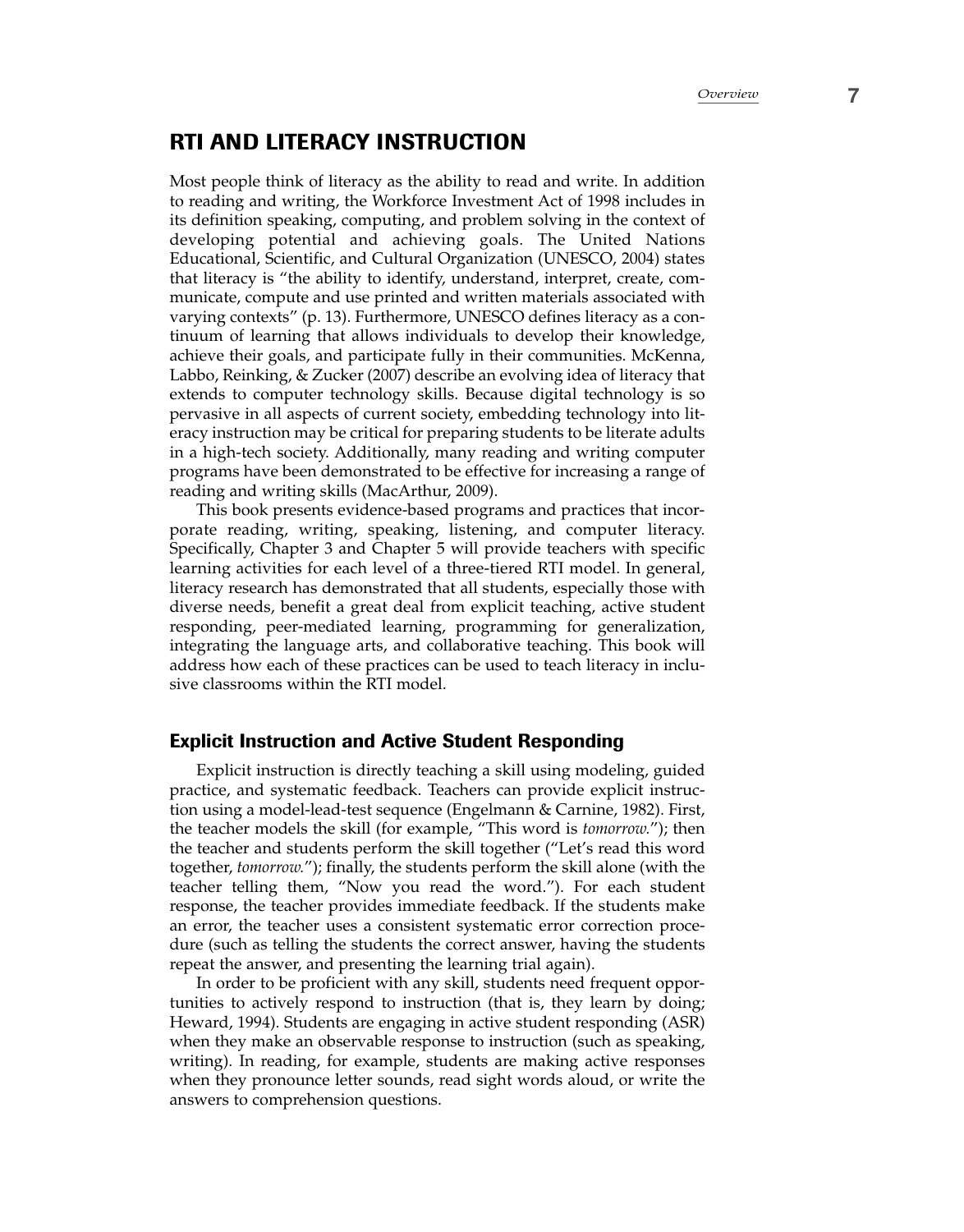ASR techniques will be most effective for increasing achievement if they provide for frequent response opportunities, a clear response prompt (Teacher says, "What word?"), and immediate feedback for each response ("Correct, the word is *car*."). In addition to being effective for all students, ASR techniques are ideal for the inclusive classroom because all children can participate simultaneously as part of one unified group. Evidencebased ASR activities presented in this book include choral responding, response cards, and guided notes.

### **Peer-Mediated Instruction**

Another way to promote active student responding is through peermediated instruction such as class-wide peer tutoring or cooperative learning groups. In peer-mediated arrangements, students work together in pairs or groups to practice academic skills and provide each other with immediate feedback. Ideal for inclusive classrooms, peer-mediated programs are highly structured teaching arrangements that can supplement and strengthen the effectiveness of balanced literacy programs. Peer-mediated instruction provides students with frequent opportunities to make academic responses and receive immediate feedback. When peer-mediated instruction is implemented correctly, *all* students benefit. Decades of research demonstrate the effectiveness of peer-mediated instruction for increasing academic achievement and social competence across a wide range of high- and low-performing learners in K–12 classrooms (see Maheady, Harper, & Malette, 2001; McMaster, Fuchs, & Fuchs, 2006). Students who tend to make the greatest gains as a result of peer-mediated instruction include students with disabilities (Allison & Rhem, 2007) and English language learners (Gersten et al., 2007). In addition to promoting crosscultural friendships, heterogeneous cooperative learning increases the language and literacy skills of diverse learners (Crandall, Jaramillo, Olsen, & Peyton, 2001; Snowman & Biehler, 2003). Chapters 3, 5, 6, and 7 present evidence-based peer-mediated instructional activities for increasing literacy skills in inclusive classrooms.

# **Integrating Language Arts**

Research demonstrates the effectiveness of integrating language arts instruction for increasing student achievement (for example, Shanahan, 2009). Connecting instruction in reading, writing, speaking, and listening is an efficient and authentic way to improve literacy achievement. For example, Abbott and Berninger (1993) found that handwriting skills, letter naming, and spelling skills were related to early decoding proficiency. Foorman and colleagues (2006) found that written expression also had a positive effect on early decoding skills. Additionally, recent research identifies a strong connection between written expression and reading comprehension (Graham & Perin, 2007). In their report of best practices for writing instruction, Graham and Perin identified sentence combining and written text summarization as evidence-based procedures for improving both reading comprehension and written expression. Chapter 6 will provide teachers with direction for planning connected language arts instruction in authentic contexts using thematic units.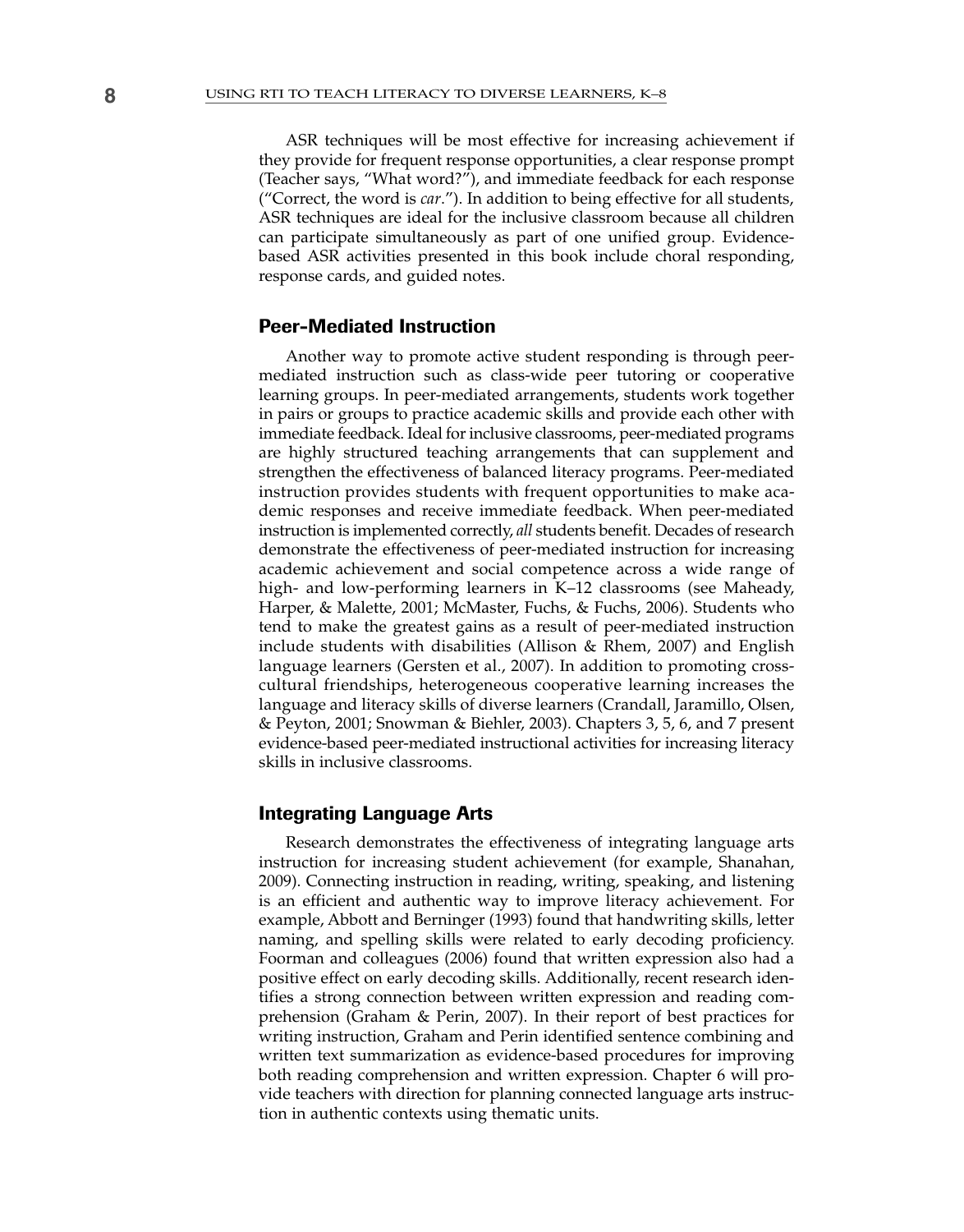### **Programming for Generalization**

For instruction to be truly effective, it must produce generalized outcomes for students. This means that when a student learns a new skill in the classroom, he or she should be able to use that skill independently in a variety of functional ways, in a variety of relevant settings and situations, and over time. Many teachers do not deliberately program for generalization. Instead, they *hope* their students will be able to generalize and maintain new skills. Stokes and Baer (1977) called this approach "train and hope." The problem with this most widely used approach is that it does not work.

When planning instruction for all learners, especially those who struggle, it is imperative that teachers deliberately program instruction that promotes generalization and maintenance of newly learned skills. Fortunately, applied research provides teachers with many effective generalization strategies to incorporate into literacy instruction. Stokes and Baer (1977) and Cooper, Heron, and Heward (2007) describe a variety of strategies designed to promote the transfer of skills from the teaching setting (the classroom) to any number of generalization settings or situations (such as other classrooms, home, community settings). Examples of generalization strategies delineated by Cooper and colleagues (2007) include teaching students the range of representative examples of a concept or skill, incorporating important features of the generalization setting into the training setting, and arranging for students to contact reinforcement in the generalization setting. Chapter 7 describes how teachers can use these kinds of strategies to increase generalization and maintenance of literacy skills.

# **COLLABORATIVE TEACHING**

Collaboration is essential for creating an effective inclusive classroom in which all children are actively engaged in appropriately differentiated and individualized instruction. Three inclusive classroom models requiring collaboration include the consultant model, the teaming model, and the coteaching model. In the consultant model, the general education teacher provides most of the classroom instruction with additional input and guidance from a special education teacher. With teaming, the special education teacher works with a grade-level team (for example, all of the fourth-grade teachers) to help plan appropriate instruction and necessary accommodations for struggling students. In a coteaching model, both general and special education teachers work together to plan and deliver instruction to every student. Both teachers are equally responsible for all student outcomes. Using a coteaching model, the following are examples of different kinds of arrangements for instructional delivery in inclusive classrooms (Vaughn, Bos, & Schumm, 2006).

- *Station teaching.* Two teachers each provide simultaneous instruction to half of the students in the classroom, then the groups switch. Additional independent stations or learning centers can be included in station teaching.
- *Parallel teaching.* The students are separated into two heterogeneous groups and each teacher works with the same group of students for the duration of the lesson.